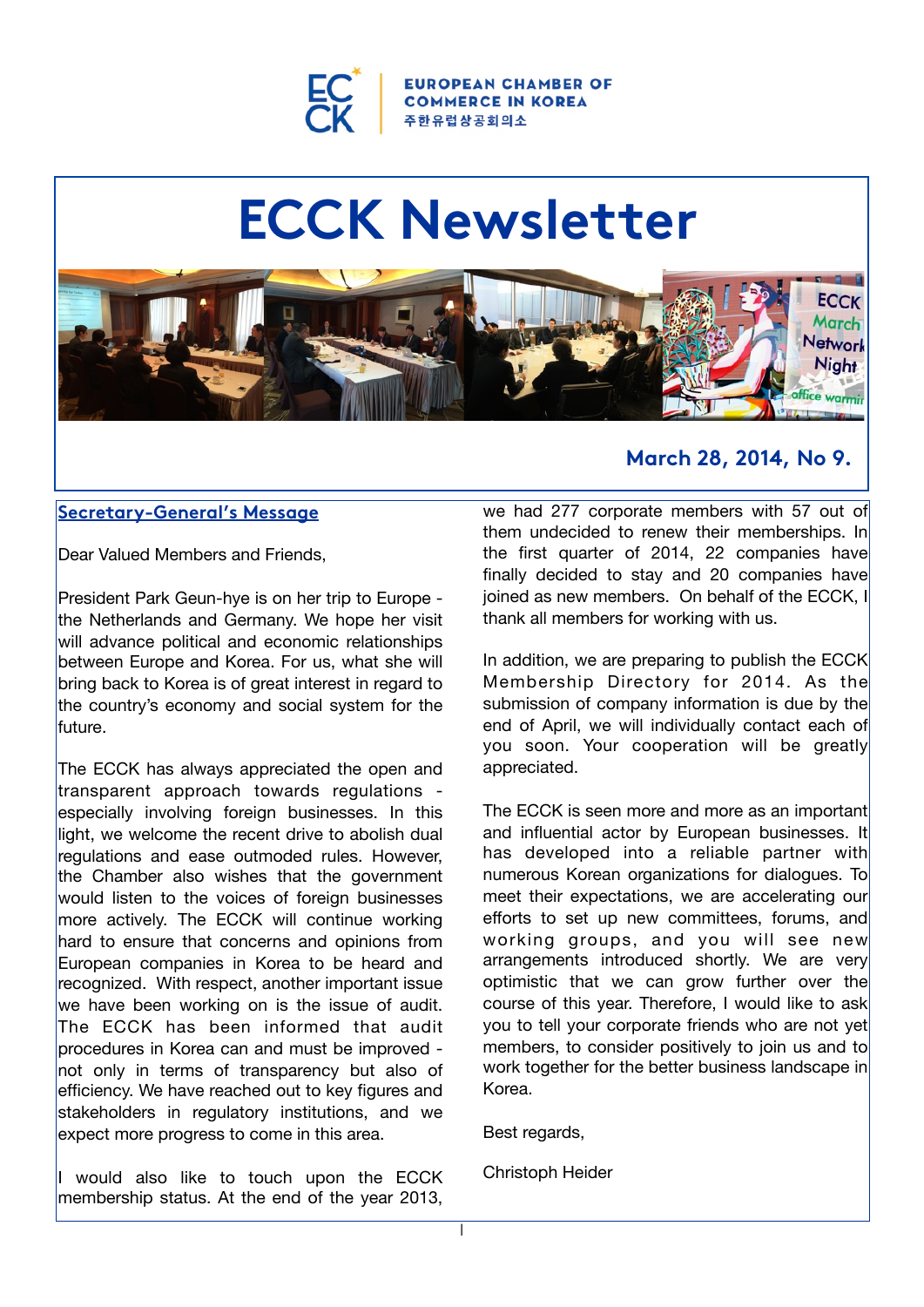

#### **New Members in March**

**Harlan Korea Laboratories Co., Ltd (USA)** Ed Cho (Kwan Goo Cho), President [www.harlan.com](http://www.harlan.com/)

#### **Hermes Korea (France)** Anne Kebabtchieff, Finance & Admin Director

[www.hermes.com](http://www.hermes.com/)

**MGI & DACHSER, Inc. (Germany)** Roman Mueller, Managing Director [www.dachser.com](http://www.dachser.com/)

#### **Sheppard, Mullin, Richter & Hampton LLP (USA)**

Seth (Byoung Soo) Kim, Representative / Foreign Legal Consultant [www.sheppardmullin.com](http://www.sheppardmullin.com/)

#### **Sisley Korea (France)** Hong Byoung Eiy, General Manager [www.sisley-cosmetics.co.kr](http://www.sisley-cosmetics.co.kr/)

**Webasto Thermo & Comfort Korea Inc.(Germany)** Stefan J. Hueni, Representative Director [www.webasto.com](http://www.webasto.com/)

**Olivier Verjat (Individual member)** Hanjin Pacific

#### **Committee & Forum News**

#### *Logistics & Transport Committee*

The ECCK has added the Logistics & Transport Committee to its committee line-up. The committee held its first meeting on March 12 at Seoul Square Building, and officially started its operation. To celebrate the launching event,

Johan Vandromme of EU Delegation to Korea attended and delivered a congratulatory speech. At the meeting, Peter Slootweg from BNCT was appointed as the interim chairman of the committee until the election in June. Yongshin Ahn, the committee director, gave a brief update on the government policies in the industry. The committee is scheduled to meet officials of the Korea Customs Service and other relevant ministries in April.

#### *Marine & Shipbuilding Committee*

The Marine & Shipbuilding Committee convened its first meeting for 2014 on March 14 at Park Hyatt Hotel in Busan. In addition to industry updates, the committee invited "JWJ Associates", a leading global consulting agency in the field of workplace safety, for a lecture under the title of "Incident & Injury Free Workplace".

#### *Chemical Committee*

The Chemical Committee organized its first CEO meeting on March 19. As the deadline for final industry opinions on K-REACH and Chemicals Control Act is due March 31, the participants agreed to collect opinions and deliver them to Ministry of Environment. The committee also welcomed the new Associate Member (Kim & Chang) and discussed new agenda for 2014 and the chairman election process.

#### *ECCK CSR Forum*

The ECCK organized the CSR Forum to assist member companies with their CSR efforts on March 20. The ECCK organized three Working Group meetings in 2013, the result of which was three issue areas tentatively agreed upon for collaborative CSR programs. Among the agenda, the youth unemployment issue was addressed



**ECCK Membership Directory 2014 AD**<br>It lists all member companies and associations with their contact<br>information and profiles. The ECCK also offers advertisement opportunities (30 spots) in the publication.<br>
In the publication.<br>
In the publication.<br>
In the publication.<br>
In the publication.<br>
In the publication.<br>
In the publication.<br>
In the publication of the proportuni

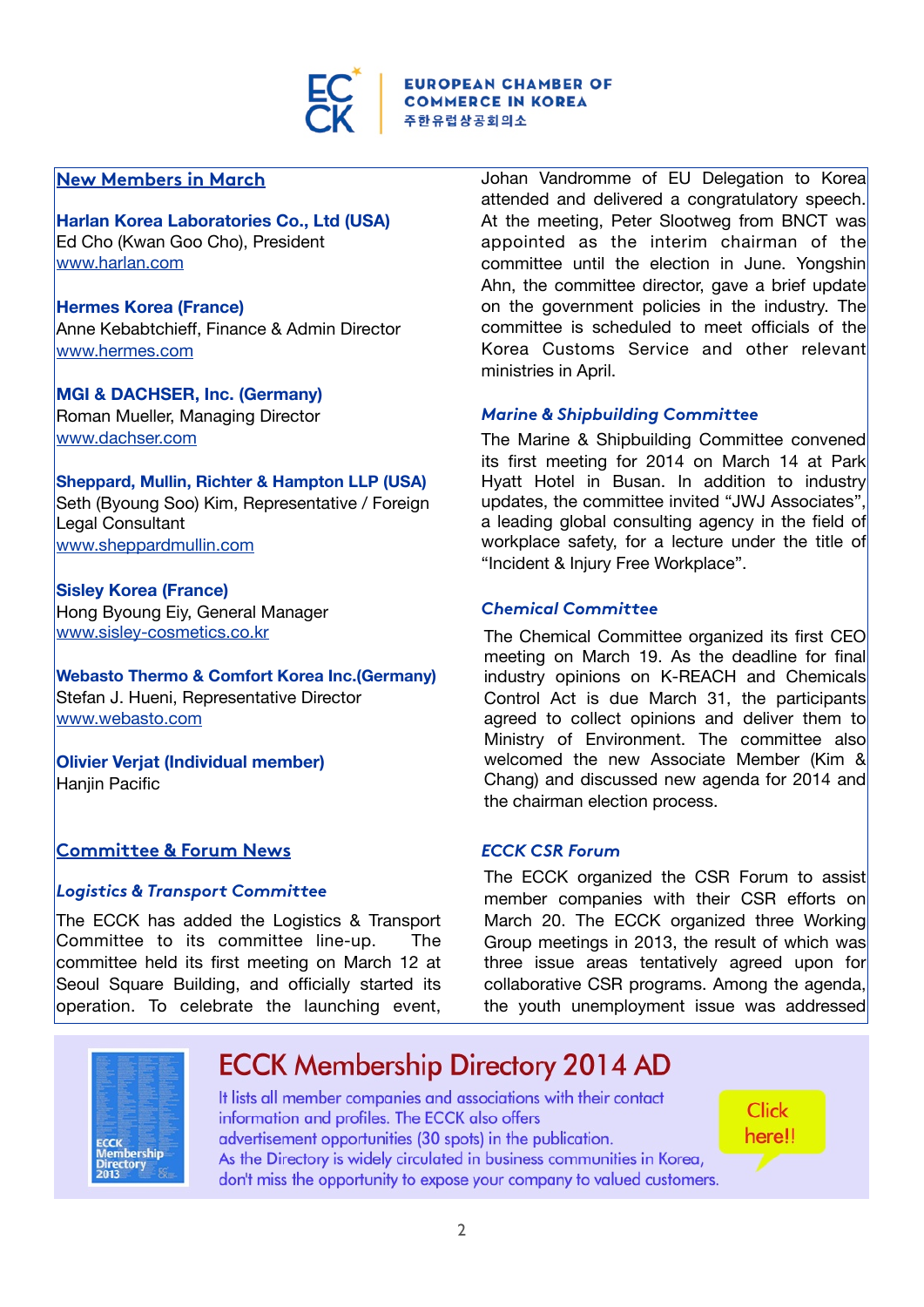

N CHAMBER OF **COMMERCE IN KOREA** 주한유럽상공회의소

with the Korea Europe Work Experience Program (2014 KEWEP) and the industrial safety issue was successfully addressed with the Chemical Safety Conference (Nov. 2013).

Participants raised many important questions to answer during the first CSR Forum. Among others, the goals of CSR activities in Korea, the coordination problem among different CSR objectives by different companies, and the choosing of right partnership had been earnestly discussed. In particular, the fact that few Koreans know European companies' CSR commitments in Korea in terms of CSR was spotted as the issue to be addressed. It was also decided that the ECCK would explore the option of collaborating with a Korean organization to conduct a survey on what programs European companies have in regard to CSR activities.

For more information on ECCK's CSR Forum, please contact Mr Chun Sang Moon at [chunsang.moon@ecck.eu](mailto:chunsang.moon@ecck.eu) or +82 2 6261 2711.

#### **Upcoming Events**

#### *[ECCK Annual Taxation Seminar](http://ecck.eu/nhc/bbs/board.php?bo_table=sub04_01&wr_id=90&sca=Upcoming+Events)*

- Date & Time: 7:30-10:00, Thursday, April 10
- Venue: Studio 4, Conrad Hotel Seoul
- Admission Fee: 40,000 won (VAT included)

#### *[Information Session: Taxation Seminar in Busan](http://ecck.eu/nhc/bbs/board.php?bo_table=sub04_01&wr_id=87&sca=Upcoming+Events)*

- Date & Time: 14:00, Wednesday, April 16
- Venue: Busan Global Centre

#### *[Cosmetics Committee Meeting](http://ecck.eu/nhc/bbs/board.php?bo_table=sub04_01&wr_id=106&sca=Upcoming+Events)*

- Date & Time: 15:00-17:00, Thursday, April 17
- Venue: Seoul Square Building (3F)
- Committee members only

#### **Featured Ads**

*iii* **YONHAP NEWS** AGENCY

## Yonhap **Daily Briefing**

#### *Yonhap YDB Service*

Yonhap News Agency, Korea's key newswire, continues to offer the trial service of **Yonhap Daily News Briefing (YDB)** until the end of April.

This new type of the business news service package, launched on February 17, is a highly condensed form of up-to-date news and legislation proposals by the government and lawmakers in the National Assembly. The service includes business-focused daily schedules and weekly news release programs by government ministries and major economic institutions. Added benefits include Yonhap's *English Premium News*, also provided free of charge during the trial run.

For further information, click the banner above or contact Yonhap's Public Relations Department by phone (+82 2 398-3107, 3130, 3631, 3551) or email [\(kisa@yna.co.kr\)](mailto:kisa@yna.co.kr).

#### *Taste of Poland*